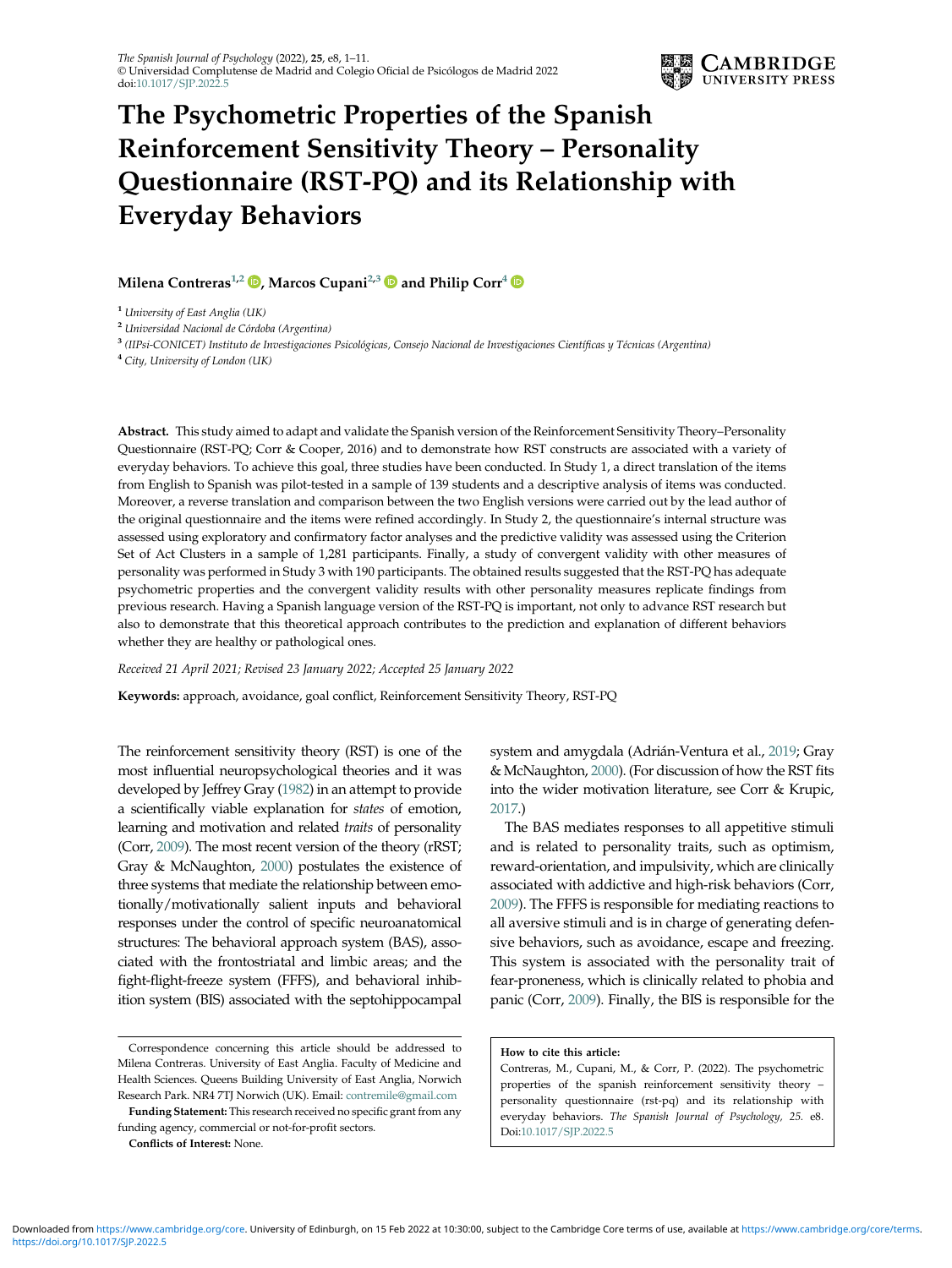detection and resolution of goal conflicts (e.g., coactivation of FFFS and BAS). This system resolves this conflict by increasing the negative valence of stimuli (e.g., activating FFFS) until resolution occurs, either in favor of approach (BAS) or avoidance (FFFS). The associated personality traits associated with the BIS are worry-proneness and anxious rumination, which could lead to being constantly on the search for possible signs of danger. These factors can be related to certain clinical conditions, such as generalized anxiety and obsessional-compulsive disorder (OCD) (Corr, [2009\)](#page-8-1).

Over the past few decades, several questionnaires have been developed to measure RST constructs, being the BIS/BAS scales (Carver & White, [1994\)](#page-8-5) and the Sensitivity to Punishment and Sensitivity to Reward Questionnaire (SPSRQ; Torrubia et al., [2001\)](#page-9-0) the most widely used. Even though the RST has been substantially modified over the years, most research studies still use the scales based on the non-revised theory (Gray, [1982\)](#page-8-0). There have been some attempts to develop scales based on the revised RST, such as the Jackson–5 Questionnaire (Jackson, [2009\)](#page-8-6), the Reinforcement Sensitivity Questionnaire (Smederevac et al., [2014](#page-9-1)), and the Revised Reinforcement Sensitivity Theory Questionnaire(Reuter et al., [2015\)](#page-9-2). However, the existing questionnaires have their limitations, especially relying on a single factor to measure the BAS, which is not consistent with the complexity of BAS processes (for a review of this literature, see Corr, [2015\)](#page-8-7). To address these limitations, the Reinforcement Sensitivity Theory–Personality Questionnaire (RST–PQ; Corr & Cooper, [2016\)](#page-8-8) was developed.

The RST-PQ has a six-factor structure: Four behavioral approach system factors (Reward Interest, Goal-Drive Persistence, Reward Reactivity, and Impulsivity) and two defensive factors: The fight-flight-freeze system, related to fear, and the behavioral inhibition system factor, related to anxiety (Corr & Cooper, [2016](#page-8-8)).

The RST-PQ has good internal consistency with Cronbach's alpha values for all the factors oscillating between .74 and .93 and other psychometric properties that are also adequate. This instrument has been validated using well-known personality measures and the factors have shown good convergent and discriminant validity. Furthermore, it has been validated in several languages including German, Croatian, Swedish and Polish (Corr & Cooper, [2016;](#page-8-8) Eriksson et al., [2018;](#page-8-9) Krupić et al., [2016;](#page-9-3) Pugnaghi et al., [2018](#page-9-4); Wytykowska et al., [2017](#page-10-0)).

The only RST questionnaire that has been validated in the Spanish language is the Carver and White's ([1994\)](#page-8-5) BIS/BAS scales (Martinez et al., [2012](#page-9-5); Pulido Rull, [2016](#page-9-6)). Considering the relevance of the revised RST and the aforementioned advantages of the RST-PQ, having a validated version of this instrument in Spanish seems critical. For this reason, this study aimed to adapt the

original English version of the RST-PQ into Spanish and to validate the Spanish version. More specifically, the current study aimed to:

- 1. Translate the original instrument into Spanish, pilottest the questionnaire, conduct an item analysis and refine the Spanish version of the RST-PQ (Study 1).
- 2. Analyze the internal structure of the questionnaire through exploratory and confirmatory factor analyses (Study 2).
- 3. Obtain evidence of predictive validity using the Criterion Set of Act Clusters that measures the frequency in which people perform relatively undesirable activities, desirable activities and relatively neutral activities (Study 2).
- 4. Obtain evidence of concurrent validity with the Five Personality Factors model, with other RST questionnaires and with specific questionnaires measuring anxiety and fear (Study 3).

#### Study 1: Item Translation and Pilot Study

#### Materials and Method

#### Participants

After getting authorization from the professor in charge of one of the admission courses to study Psychology, all the attendees were invited to participate. The prospective students that were interested in taking part in the study stayed after the class to complete the questionnaires. The sample consisted of 139 prospective university students attending one of the admission courses to study Psychology at Universidad Nacional de Córdoba (68.3 % women and 31.7% men, age range 16–36 years,  $M = 19.86$ ; SD 3.54).

## Instruments

Reinforcement Sensitivity Theory–Personality Question-naire (RST-PQ) (Corr & Cooper, [2016\)](#page-8-8). It consists of 65 items that assess the three neuropsychological systems BIS, FFFS, and BAS in their four dimensions. Each item is written as a statement and describes people's everyday behaviors and feelings. Participants were asked to assess the level of precision with which each sentence describes him/herself using a four-point scale (Nothing, Little, Moderately, Highly). The original version of this questionnaire reports reliability values from .74 (Impulsivity) to .93 (BIS). The 65 items were independently translated from English into Spanish by four specialists in the English language (direct translation). Half of the translators had prior knowledge of psychometry and the measure rationale. These translations were compared, and the necessary cultural and idiomatic adaptations were made to obtain a consensual version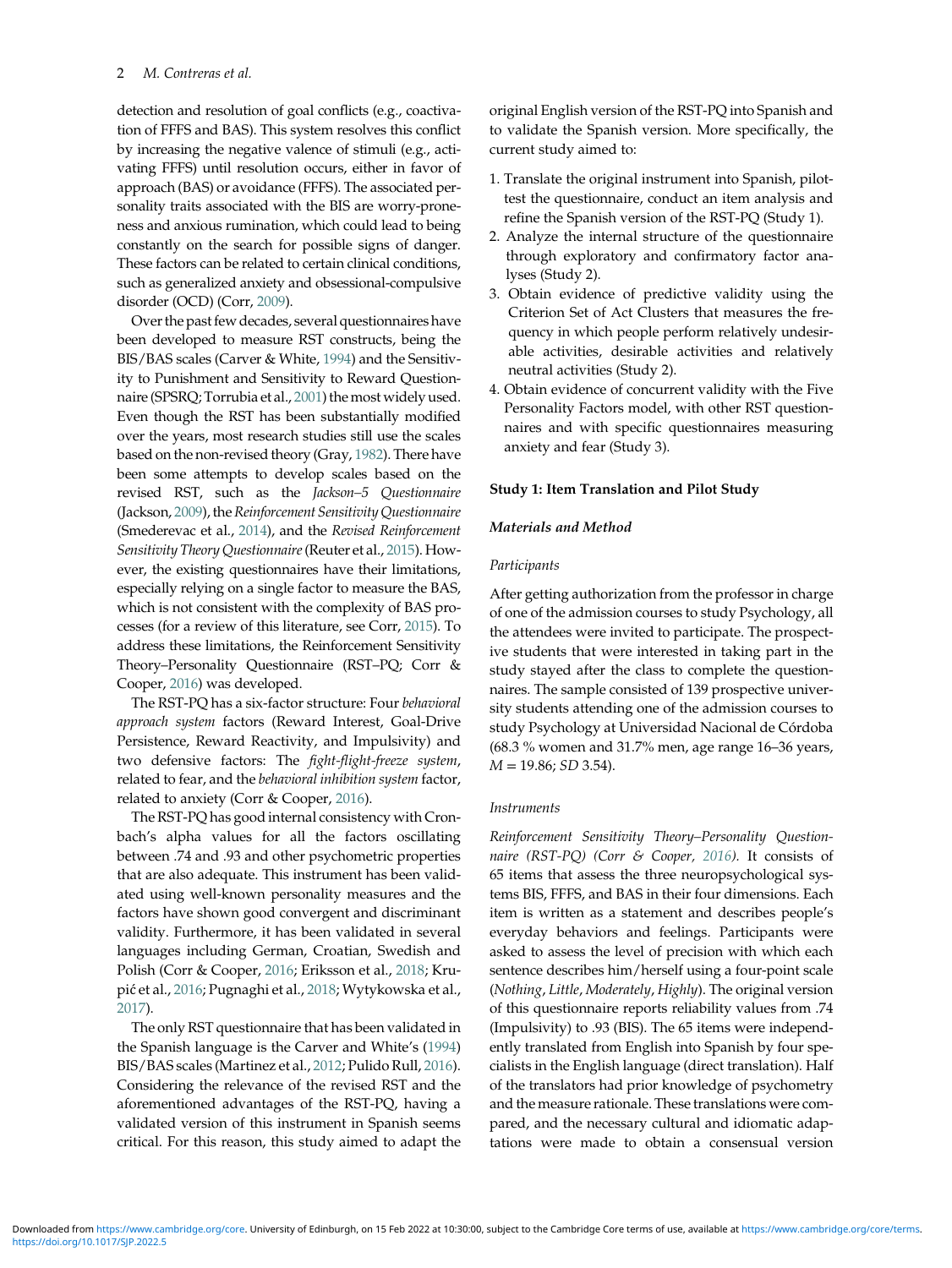(e.g., use of words in English that are widely used in the Spanish language as well, such as hobbies).

#### Procedure

The translated version was administered in paper-andpencil format to a pilot sample of prospective university students in the classroom. Participants were asked to complete the questionnaire selecting the options that better described them and were also encouraged to indicate which terms or expressions were not clear or were unusual/atypical in their daily language. Although this second instance aimed to identify and modify items that presented some degree of difficulty (either in terms of participants' understanding or factor loadings), it was not mandatory and not all the participants provided this specific feedback. The data was collected by the first author and participants took approximately 15 minutes to complete the questionnaire.

#### Data Analysis

Items presenting some degree of difficulty were identified based on the participants' written report. The missing data pattern was assessed to estimate whether it responded to a random distribution (Tabachnick & Fidell, [2011\)](#page-9-7). If they did not exceed 5% of the cases, data would be imputed by the central tendency (mode) measure of the complete responses of the same participant in the same scale. It has been chosen to impute through the mode because this method has proven to provide equilibrium, precision, and conceptual simplicity in the cases lost by the absence of response in some items (Shrive et al., [2006](#page-9-8)). After that, the mean, standard deviation, frequency distribution, skewness, and kurtosis for each of the items were examined. The skewness and kurtosis indices between  $+1.00$  were considered excellent, and the ones between  $\pm 2.00$  were considered adequate (George & Mallery, [2011\)](#page-8-10). The discrimination indices through item-total correlation were calculated. Items showing low or non-significant (lower to .30) item-total correlations were revised. Moreover, the internal consistency was assessed through Cronbach's alpha. The SPSS 19 statistical package was used to perform the analyses.

## Results

The missing cases due to lack of response to one item were analyzed but, because they did not exceed 5% of the cases, they were imputed by the mode of participants' complete responses on the same scale.

Six items (8%) were considered difficult to understand so they were revised. The indices of skewness and kurtosis of the 65 items oscillated between –.86

and .54 and between –.62 and .99, respectively. In relation to the item-total correlations, the values for the different scales varied for Reward Interest, between .19 and .46; for Goal-Drive Persistence, between .28 and .57; for Reward Reactivity, between .22 and .53; for Impulsivity, between .06 and .43; for FFFS, between .20 and .50; for BIS, between .22 and .69. Out of the total of items, 14.4% present item-total correlations lower to .30.

Considering the data obtained from the analyses and the participants' comments, items were revised on the following bases: (a) Discrimination indices lower to .30 and (b) hard-to-understood idiomatic expressions. The revised Spanish version was translated back into English by two language specialists. The new version in English was sent to one of the authors (P. J. Corr) of the English version of the RST-PQ questionnaire, and he performed a comparison between the original version and the one inversely translated. After due consideration of the author's corrections and observations, minor edits were made to four items (e.g., changes in some words or prepositions).

#### Study 2: Evidence of Internal and External Validity

#### Materials and Method

#### Participants

A convenience sampling procedure was used. The link to access the virtual questionnaire was disseminated via e-mail and several social networks, mainly Facebook. An increased heterogeneity was sought through the link publication in groups of diverse university degrees from different faculties and universities across the country as well as in groups of Argentinian people joined by specific interests as regards the preference of certain recreational activities, music genres, and lifestyles. The sample consisted of 1,281 subjects (54.3 % women and 45.7% men, age range 17–72 years, M = 26.3; SD = 9.16). In relation to the participants' educational level, 55.6% had incomplete university level, 19.1% had complete university level, 13.5% complete secondary level, 5.9% incomplete secondary level, 5.7% postgraduate level, and 0.2% complete primary level.

#### **Instruments**

Reinforcement Sensitivity Theory-Personality Question-naire (RST-PQ) (Corr & Cooper, [2016\)](#page-8-8). The translated version from the previous study was used.

The Criterion Set of Act Clusters (Goldberg, [1999](#page-8-11)). This study used six scales of self-reported frequencies of various categories of specific activities. These six scales consisted of 54 items measuring six types of recreational activities distributed as follows: Relatively undesirable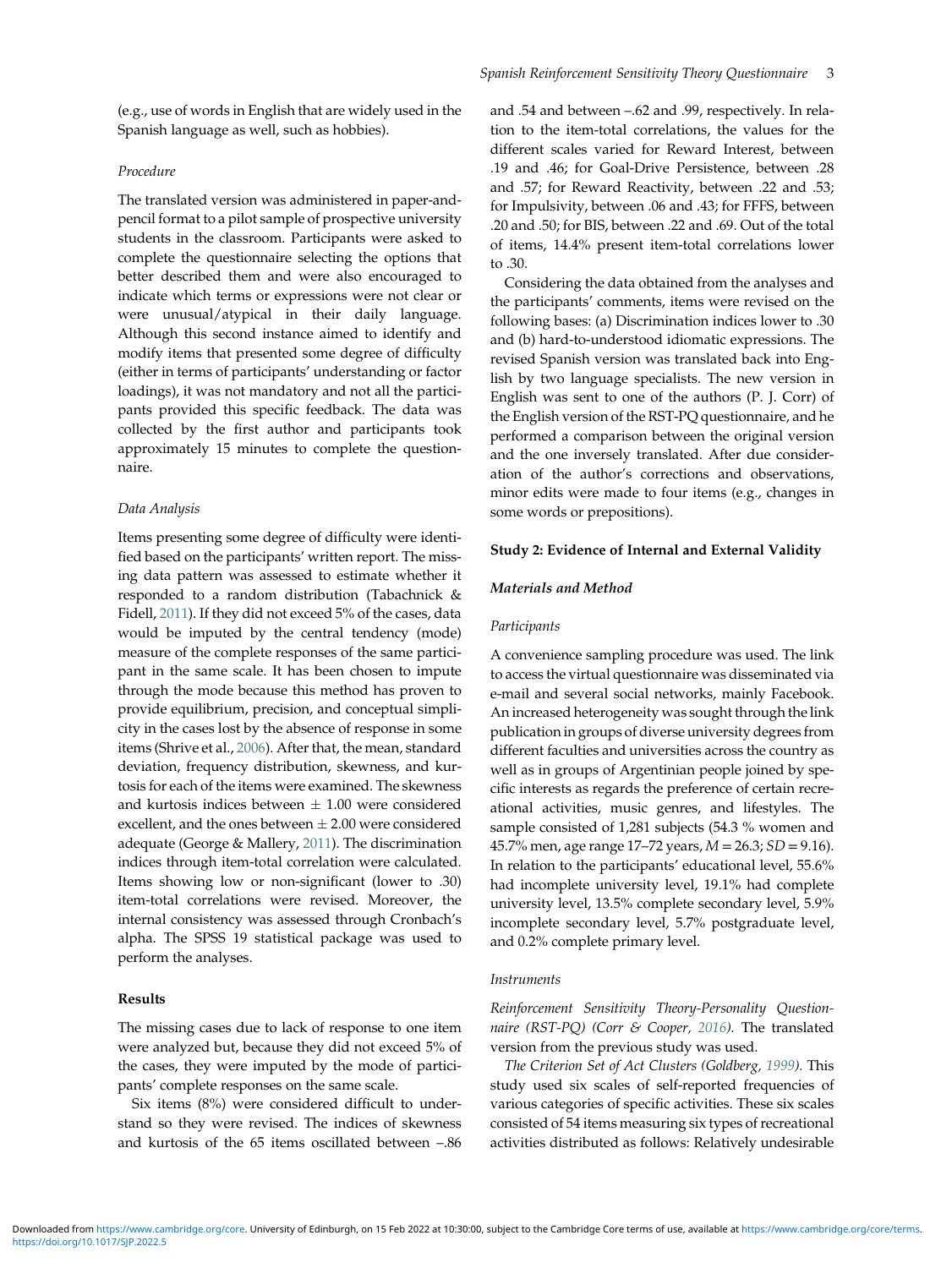activities (drug use and undependability); desirable activities (creativity and friendship); and relatively neutral activities (communication and erudition). All participants were asked to mention how often they had engaged in certain activities in the previous year, following response options: (a) Never in my life; (b) not in the past year; (c) once or twice in the past year; (d) three or more times in the past year, but not more than 15 times (such as once or twice a month); and (e) more than 15 times in the past year. The reliability values of these scales ranged from .70 to .89 (Grucza & Goldberg, [2007](#page-8-12)). The Spanish version of the Criterion Set of Act Clusters (Contreras & Cupani, [2015](#page-8-13)) was used in this study; the reliability indices ranged from Cronbach's alpha = .67 (Communication) to Cronbach's alpha = .87 (Drug use).

### Procedure

The study was administered online and voluntarily completed using the LimeSurvey virtual platform. The time required to complete the questionnaire was approximately 20 minutes. The platform did not allow participants to leave unanswered questions on each questionnaire. Only the participants that completed both questionnaires were considered.

#### Data Analysis

To overcome some potential limitations of only conducting a confirmatory factor analysis (CFA) to assess the internal validity of the scale, the sample was divided at random into two parts and exploratory factor analysis (EFA) and CFA were performed. Through EFA (N  $= 663$ ), the most adequate factor structure was examined. Horn's parallel analysis was used to identify the number of factors to be extracted (Horn, [1965](#page-8-14)); weighted least squares and Promin oblique rotation were also used. This analysis was performed with FACTOR 9.3 (Lorenzo-Seva & Ferrando, [2006\)](#page-9-9). Then, the resulting model was validated through CFA with the Mplus 6.12 program (Muthén & Muthén, [2010\)](#page-9-10). To carry out CFA, the robust weighted least squares with mean and variance (WLSMV) was employed as a method of technical estimation; it is considered the most adequate to deal with categorical data, and it works properly when the sample size is  $\geq 200$  (Flora & Curran, [2004\)](#page-8-15). To assess the model fit, the statistical chi-squared test ( $\chi^2$ ), Comparative Fit Index (CFI), Tucker-Lewis Index (TLI), Root Mean Square Error of Approximation (RMSEA), and Weighted Root Mean Square Residual (WRMR) were used. Values higher than .90 for CFI and TLI indicate a fit from acceptable to excellent; for RMSEA, values between .05 and .08 are expected; for WRMR, values lower than 1.00 (Yu, [2002\)](#page-10-1) are considered adequate. Each of the proposed psychometric analyses was

performed separately for each RST-PQ factor. Finally, a multiple regression analysis was conducted to estimate the extent of the contribution of each RST-PQ personality trait to independently explain the different types of daily behaviors. Consistent with the development of the original RST-PQ, defensive and BAS factors were analyzed separately.

#### Results

#### Defensive System: BIS and FFFS

Exploratory factor analysis. The obtained Kaiser-Meyer-Olkin sampling adequacy measure (.90) and Bartlett's sphericity test values of  $6675.7$  ( $df = 528$ ; Sig. = .001) warned about the viability of performing the factor analysis of the data. Horn's parallel analysis (Horn, [1965](#page-8-14)) suggested the extraction of two factors. Therefore, a two-factor solution was obtained. The first factor consisted of 23 items with factor weights between .30 and .81 belonging to the BIS scale. The second factor consisted of 10 items with factor weights between .30 and .71 belonging to the FFFS scale. Two items had crossloadings, but it was decided to keep the total of the items corresponding to this system because both belonged to the "Avoidance" dimension and we prioritized respecting the original structure.

Confirmatory factor analysis. The results indicated that the two-factor model did not fit the data adequately, CFI  $= .85$ , TLI  $= .83$ , RMSEA  $= .077$ , 95% CI [.073 .080], WRMR = 2.008). The standardized regression weights  $(p \leq .05)$  in the BIS factor oscillated between .46 and .78, whereas in the FFFS factor oscillated between .21 and .80. The modification indices were inspected, and a possible overlapping between the BIS factor items was observed. Besides, one BIS factor item presented unsatisfactory factor weight. Based on this observation, a new model was assessed eliminating one BIS factor item and the correlation between the errors of the five pairs of BIS factor items. This model fit was acceptable (CFI = .91, TLI = .90, RMSEA = .16, 95% CI [.058 .065], WRMR 1.627). The standardized regression weights ( $p \leq .05$ ) in the BIS factor oscillated between .39 and .79, and in the FFFS factor oscillated between .39 and .86. The composite reliability was .76 and .93, for FFFS and BIS, respectively (see Supplementary Table 1 in Supplemental Materials).

#### BAS

Exploratory factor analysis. The obtained Kaiser-Meyer-Olkin sampling adequacy measure (.90) and Bartlett's sphericity test values of 6378.6 ( $df = 528$ ; Sig. = .001) warned about the possibility of applying the factor analysis. Horn's parallel analysis (Horn, [1965\)](#page-8-14) suggested the extraction of three factors when the 95th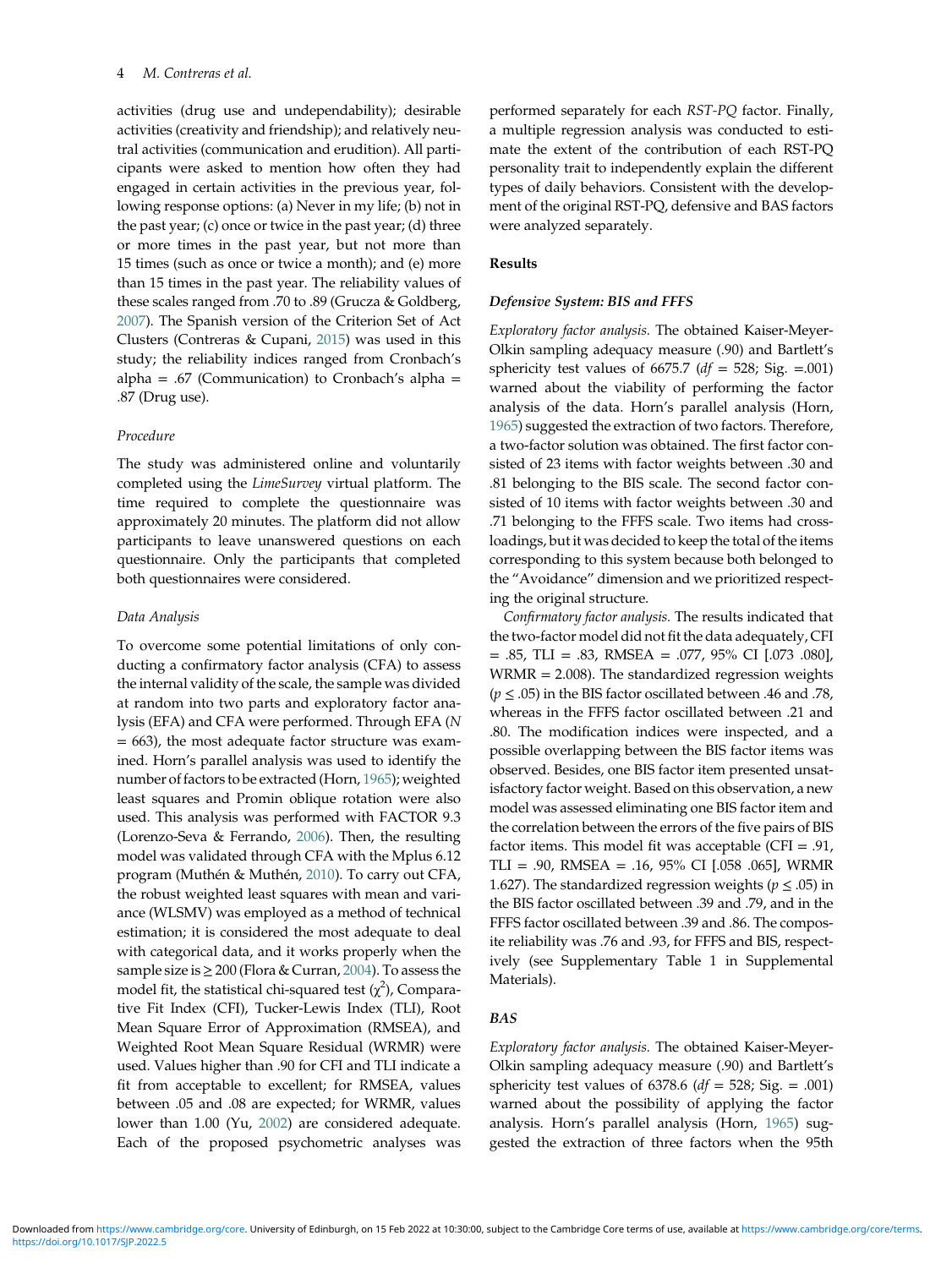percentile was considered, and four factors when the mean was considered. The four-factor structure was the simplest one and the most theoretically relevant. It explained 55.8% of the variance. The Goal-Drive Persistence factor (six items) presented weights ranging between .31 and .70, the Reward Reactivity factor (7 items) between .49 and .77, the Reward Interest (6 items) between .54 and .73; and the Impulsivity factor (5 items) between .28 and .78 (see Supplementary Table 2 in Supplemental Materials).

<span id="page-4-0"></span>Confirmatory factor analysis. The four-factor original model did not fit adequately to data (CFI = .80, TLI = .78, RMSEA = .075, 95% CI [.072 .077], WRMR 2.585). The standardized regression weights ( $p \leq .05$ ) in the Reward Reactivity factor oscillated between .39 and .75; in the Goal-Drive Persistence factor oscillated between .37 and .76; in the Reward Interest factor oscillated between .45 and .75, and in Impulsivity oscillated between .10 and .81. The modification indices indicated an overlapping among factors and items corresponding to other factors. Besides, some items had a standardized regression weight not significant or lower to .30. Hence, a new model was tested eliminating two items and proposing a six-item residual correlation because it had similar content. This model fit was satisfactory (CFI = .91, TLI = .90, RMSEA = .054, 95% CI  $[.051]$ .057], WRMR =  $1.886$ ). The standardized regression weights ( $p \leq .05$ ) in the Reward Reactivity factor oscillated between .35 and .75; in the Goal-Drive Persistence factor oscillated between .37 and .77; in the Reward Interest factor oscillated between .46 and .75, and in Impulsivity oscillated between .30 and .86 (see Supplementary Table 2). The composite reliability coefficient for Reward Interest was  $p = .79$ ; for Goal-Drive Persistence was  $p = .85$ ; for Reward Reactivity was  $p = .83$ , and for Impulsivity was  $p = .68$ .

<span id="page-4-3"></span><span id="page-4-2"></span><span id="page-4-1"></span>Supplementary Table 3 shows the correlations among the different factors of the RST-PQ (see Supplemental Materials).

#### Predictive Validity Study

<span id="page-4-5"></span><span id="page-4-4"></span>For the criterion validity study, the six recreational activities (Drug Use, Irresponsibility, Creativity, Friendship, Communication, and Erudition) were used as dependent variables and the RST-PQ sub-scales as independent variables. A multiple regression analysis was conducted to estimate the extent of the contribution of each RST-PQ factor to explain recreational activities. Prior to each regression analysis, the multivariate assumptions of independence among residues, homoscedasticity, linearity, normality, and multicollinearity were checked (Tabachnik & Fidell, [2011](#page-9-7)). Drug use was positively correlated with Impulsivity and negatively with FFFS and Goal-Drive Persistence; Irresponsibility

correlated positively with BIS; Communication and Friendship had a positive correlation with Reward Interest; Creativity was positively associated with Reward Interest and negatively with FFFS; and Erudition was positively correlated with Reward Interest and Goal-Drive Persistence. [Tables 1](#page-4-0), [2](#page-4-1), and [3](#page-5-0) summarize the main results of this analysis categorized by type of activity.

Table 1. Multiple Regression Analysis among the RST-PQ Factors and the Relatively Undesirable Behaviors

| Dependent      | Drug use |         | Irresponsability |         |  |
|----------------|----------|---------|------------------|---------|--|
| Predictor      | ß        | t       | β                | ŧ       |  |
| <b>BIS</b>     | $.08*$   | 2.55    | $.19**$          | 6.24    |  |
| <b>FFFS</b>    | $-.27**$ | $-8.74$ | $-.06$           | $-1.87$ |  |
| <b>BAS-RI</b>  | $-.03$   | $-0.84$ | .00              | 0.04    |  |
| <b>BAS-RR</b>  | $.07*$   | 2.18    | $.12**$          | 3.26    |  |
| <b>BAS-GDP</b> | $-.15**$ | $-4.36$ | $-15**$          | $-4.27$ |  |
| <b>BAS-IM</b>  | $.20**$  | 6.30    | $.14**$          | 4.33    |  |
| F              | 25.84    |         | 14.39            |         |  |
| df             | 7        |         | 7                |         |  |
| R <sup>2</sup> | .15      |         | .09              |         |  |

Note.  $BIS =$  behavioral inhibition system;  $FFFS = fight$ flight–freeze system; BAS = behavioral approach system; RI  $=$  Reward Interest;  $RR =$  reward reactivity;  $GDP =$  goal-drive persistence; IM = Impulsivity.

 $p < .05$ .

\*\*  $p < .01$ .

Table 2. Multiple Regression Analysis among the RST-PQ Factors and the Relatively Neutral Behaviors

| Dependent      | Communication |         |         | Erudition |  |
|----------------|---------------|---------|---------|-----------|--|
| Predictor      | β             | t       | β       | t         |  |
| BIS            | .00           | $-0.08$ | $-.03$  | $-1.01$   |  |
| <b>FFFS</b>    | $-.07*$       | $-2.27$ | $-.06$  | $-1.70$   |  |
| <b>BAS-RI</b>  | $.18**$       | 5.24    | $.12**$ | 3.31      |  |
| <b>BAS-RR</b>  | $.13***$      | 3.71    | .02     | 0.56      |  |
| <b>BAS-GDP</b> | .05           | 1.45    | $.12**$ | 3.31      |  |
| <b>BAS-IM</b>  | $-.02$        | $-0.45$ | $-.05$  | $-1.64$   |  |
| F              | 12.73         |         | 7.54    |           |  |
| df             | 7             |         | 7       |           |  |
| R <sup>2</sup> | .08           |         | .05     |           |  |

Note. BIS = behavioral inhibition system; FFFS = fight– flight–freeze system; BAS = behavioral approach system;  $RI =$  Reward Interest;  $RR =$  reward reactivity;  $GDP = goal$ drive persistence; IM = Impulsivity.

$$
^* p < .05.
$$

\*\*  $p < .01$ .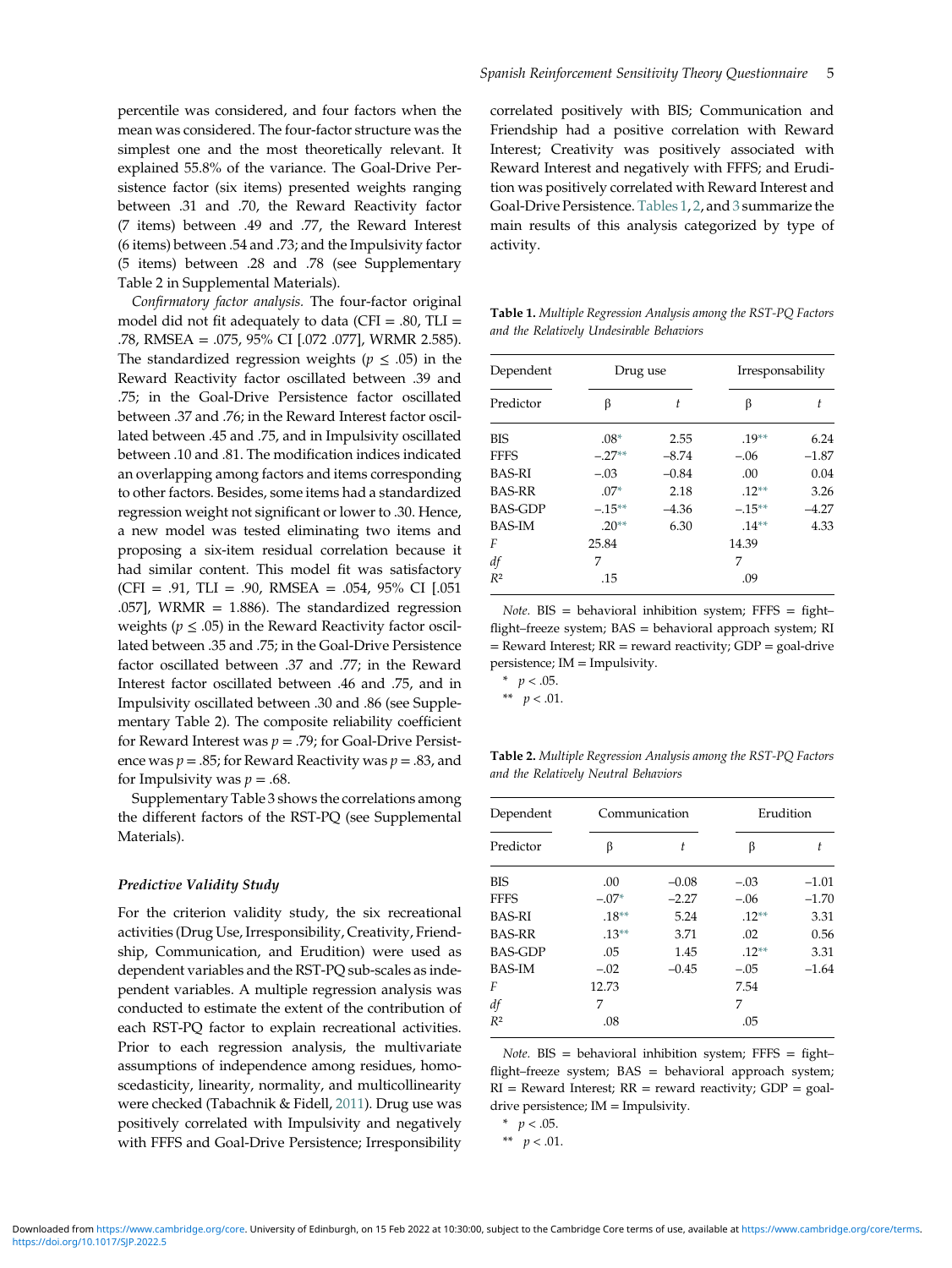<span id="page-5-0"></span>Table 3. Multiple Regression Analysis among the RST-PQ Factors and the Relatively Desirable Behaviors

| Dependent      | Friendship |         |          | Creativity |  |
|----------------|------------|---------|----------|------------|--|
| Predictor      | β          | t       | β        | t          |  |
| BIS            | $-.03$     | $-0.98$ | .02      | 0.69       |  |
| <b>FFFS</b>    | $-.10**$   | $-3.02$ | $-.18**$ | $-5.46$    |  |
| <b>BAS-RI</b>  | $.08*$     | 2.30    | $.16**$  | 4.67       |  |
| <b>BAS-RR</b>  | $.19**$    | 5.31    | .04      | 1.14       |  |
| <b>BAS-GDP</b> | .04        | 1.03    | .03      | 0.85       |  |
| <b>BAS-IM</b>  | $.15***$   | 4.67    | .03      | 0.84       |  |
| F              | 16.60      |         | 10.77    |            |  |
| df             | 7          |         | 7        |            |  |
| R <sup>2</sup> | .10        |         | .07      |            |  |

Note. BIS = behavioral inhibition system; FFFS= fight–flight– freeze system;  $BAS =$  behavioral approach system;  $RI =$ Reward Interest;  $RR = reward$  reactivity;  $GDP = goal-driven$ -drive persistence; IM = Impulsivity.

<span id="page-5-2"></span> $p < .05$ .

<span id="page-5-1"></span>\*\*  $p < .01$ .

#### Study 3: Convergent Validity Evidence

#### Materials and Method

#### Participants

After getting authorization from the professors in charge of different courses of the faculties of Psychology, Architecture, Medicine and Engineering, students were invited to participate. Those students that were interested in taking part in the study stayed after the class was over to complete the questionnaires. The sample consisted of 190 participants (58.8 % women and 41.2% men, age range 18–48 years,  $M = 21.05$ ;  $SD = 3.95$ ) recruited in university degree courses from different public universities in the city of Córdoba. 45.7% of the participants studied Psychology; 16.6% studied Architecture; 6% studied Medicine at Universidad Nacional de Córdoba, and 31.7% studied different branches of Engineering at Universidad Tecnológica Nacional-Regional Córdoba.

#### Instruments

Reinforcement Sensitivity Theory-Personality Questionnaire. The adapted version consisting of 62 items was used. The RST-PQ in Spanish language is available in the Supplemental Materials.

IPIP-R Big-Five factor markers (Cupani & Lorenzo-Seva, [2016](#page-8-16)). Consists of 50 items that define five personality domains: Emotional Stability (ES), Extraversion (E), Intellect (I), Agreeableness (A), and Responsibility (R). Each domain is measured by a number of items written

in phrase form describing people's typical behaviors. Each participant is asked to assess the degree of precision to which each sentence describes himself/herself using a five-option response scale (from "I disagree a lot with this description of myself" to "I agree a lot with this description of myself"). The reported reliability indices range from .79 to .86.

BIS/BAS-IPIP-R scale (Martinez et al., [2012\)](#page-9-5). Consists of 16 items that allow assessing the two BIS/BAS dimensions. Each item describes people's typical behavior. Each participant is asked to assess the degree of precision to which each sentence describes himself/herself using a five-option response scale. The reliability indices of this scale ranged between .74 for BIS and .86 for BAS.

State-Trait Anxiety Inventory (STAI; Spielberger, [1970](#page-9-11)). Consists of two scales that assess state-anxiety and traitanxiety. In this study, only the trait-anxiety scale, consisting of 20 items was considered. Participants are provided with a list of expressions through which they usually describe themselves and each individual must respond using a scale from 1 (nothing) to 4 (a lot) about how he/she usually feels. The test-retest reliability of this scale in its adapted version to the Argentinian population is .73 (Leibovich de Figueroa, [1991](#page-9-12)) and ranged between .80 and .82 in a recent validation study (Vaiman & Pereno, [2014](#page-9-13)).

## Procedure

The questionnaires were administered in paper-andpencil format to a sample of university students. The students that were interested in taking part in the study completed the questionnaires in the classroom. The data was collected by the first author and participants took approximately 30 minutes to complete the questionnaires.

#### Data Analysis

The SPSS software for Windows version 19.0 was used with the aim of preparing data for the proposed analyses. Firstly, the missing data pattern was assessed following the criteria detailed in Study 1. Then, the direct scores of each one of the instrument sub-scales were calculated, and they were correlated through the Pearson correlation coefficient r. To interpret the effect size, Cohen's indications (1988) were followed, in which the effect sizes (r) .10, .30, and .50 are considered small, medium, and big, respectively.

#### Results

The missing cases due to lack of response to one item were analyzed but because they did not exceed 5% of the cases, they were imputed by the mode of participants' complete responses on the same scale.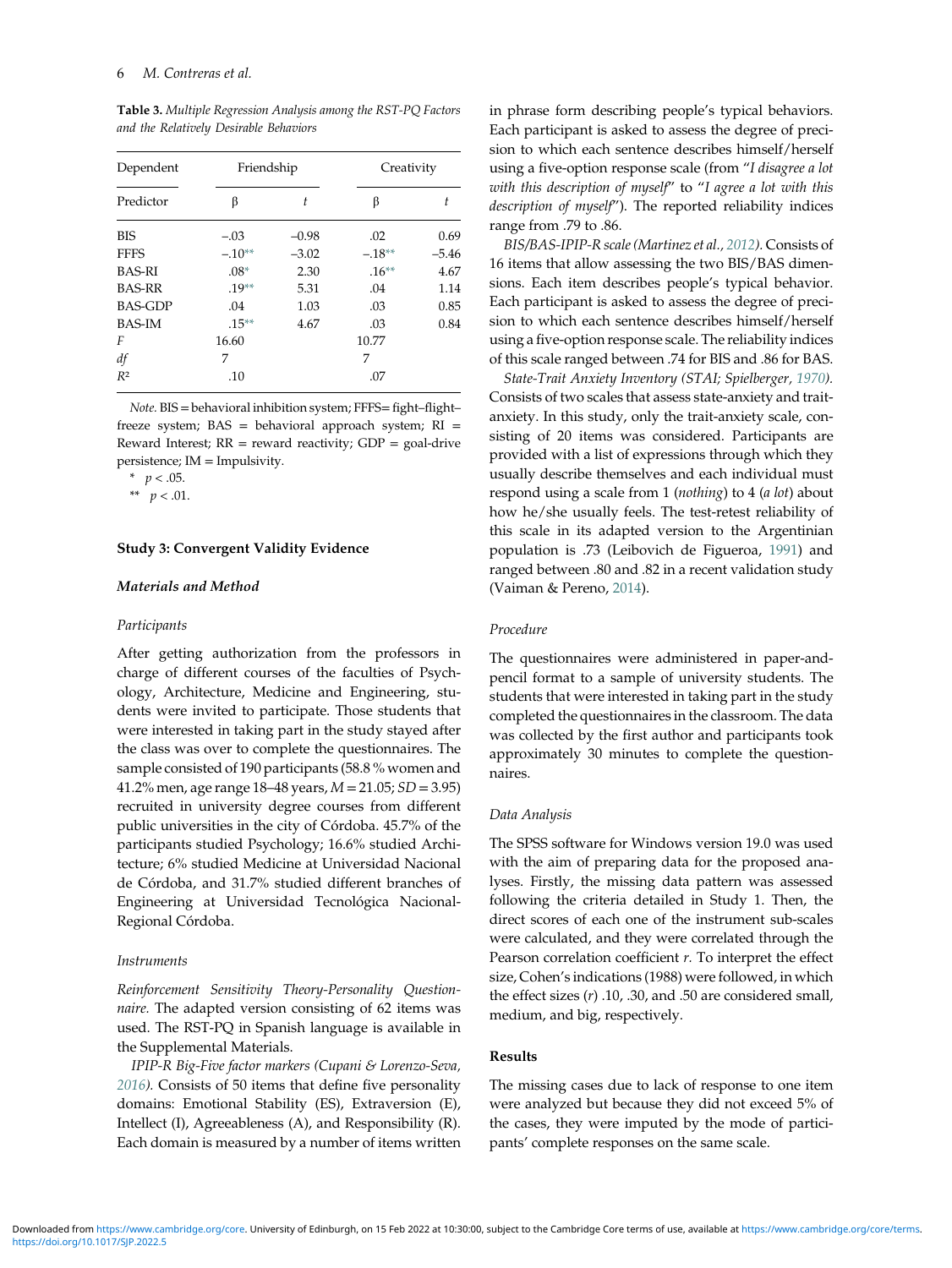[Table 4](#page-6-0) shows the correlations between the different RST-PQ factors and some other personality measures. As an effect to the medium to large size, the BIS scale of RST-PQ correlated with the BIS scale of BIS/BAS IPIP questionnaire, with Anxiety of the Anxiety-Trait Inventory, and with Emotional Stability of the IPIP-R questionnaire; the FFFS factor correlated with the BIS scale; the BAS-RI scale correlated with the BAS scale and Extraversion; the BAS-RR scale correlated with BAS scale and Extraversion; the BAS-GDP scale correlated with Responsibility; and the BAS-IM scale correlated with BAS.

All three studies have been conducted in accordance with the principles stated in the 1964 Declaration of Helsinki and its later amendments. Informed consent was obtained from all individual participants involved in the three studies.

#### Discussion

This research aimed to adapt the RST-PQ to the Spanish speaking population. This instrument, in its original version, consists of 65 items written in the English language. Therefore, the first step was to achieve a meaningful and coherent translation, both at semantic and cultural levels. From the results obtained in Study 1, it was possible to conduct the first modifications considering the study pilot participants' observations and feedback and to obtain a general panorama of the item functioning. Once the revised version in Spanish was obtained, two specialists in the English language performed a reverse translation, which was sent to the lead author of the questionnaire so that he could compare the two versions. The author's corrections allowed

modifying the items that presented difficulties to be adapted to the local context without losing the theoretical meaning they have in their original language. When the definite translated version was obtained, it was possible to develop reliability studies (internal consistency through Composite Reliability) and studies to establish evidence of internal validity, through EFA and CFA, as well as external (convergent and criterion) validity.

Reliability values for all the sub-scales were acceptable and satisfactory (between .76 and .93) and are similar to the results obtained by the authors of the original questionnaire. However, the reliability of the Impulsivity scale was lower than the recommended standards  $(≥ .70)$ . In this sense, the Impulsivity construct has proven to be multidimensional (Cross et al., [2011\)](#page-8-17), so it is possible that the seven items are not enough to measure its complexity and it would be necessary to revise this sub-scale or add a number of items.

In general, EFA and CFA showed that the RST-PQ performed adequately, and the results were satisfactory. The definition of the internal structure of the behavioral approach system was the most difficult one. In principle, EFA provided a structure different from the original one, in which some of the items loaded adequately onto more than one factor. In turn, CFA presented high collinearity levels among various items in the same factor and, sometimes, with another factor, which was expected because the four sub-scales measure the same general construct. There is no consensus regarding the dimensional nature of the BAS among the authors of the different rRST questionnaires, and therefore, the BAS is considered to have a complex structure

<span id="page-6-0"></span>Table 4. Correlations among the RST-PQ Factors and other Personality Measures

|                     | Factors CP-TSR |             |               |               |                |          |
|---------------------|----------------|-------------|---------------|---------------|----------------|----------|
|                     | <b>BIS</b>     | <b>FFFS</b> | <b>BAS-RI</b> | <b>BAS-RR</b> | <b>BAS-GDP</b> | BAS_IM   |
| <b>BIS/BAS IPIP</b> |                |             |               |               |                |          |
| <b>BIS</b>          | $.75***$       | $.45**$     | $-.20**$      | .09           | $-.07$         | .00      |
| <b>BAS</b>          | $-.04$         | $-.28$      | $.48**$       | $.29**$       | .03            | $.50**$  |
| $IPIP-R$            |                |             |               |               |                |          |
| EX                  | $-.30**$       | $-.16$      | $.38**$       | $.30**$       | .13            | $.33**$  |
| ES                  | $-.62**$       | $-.25**$    | .09           | $-.07$        | .12            | $-.23**$ |
| RE                  | $-.15*$        | $-.01$      | .11           | .00           | $.44**$        | $-.22**$ |
| AM                  | $.18*$         | $.15*$      | $.12**$       | $.31**$       | $-.06$         | .02      |
| IN                  | .07            | $-.24**$    | $.28**$       | .08           | .03            | .03      |
| <b>STAI</b>         |                |             |               |               |                |          |
| Trait               | $.79**$        | $.24**$     | $-.18*$       | $-.09$        | $-.21**$       | .06      |

<span id="page-6-2"></span><span id="page-6-1"></span>Note.  $EX =$  extraversion;  $ES =$  Emotional Stability;  $RE =$  Responsibility;  $AM =$  Agreeableness;  $IN =$  Intellect.

\*  $p < .05$ .

\*\*  $p < .01$ .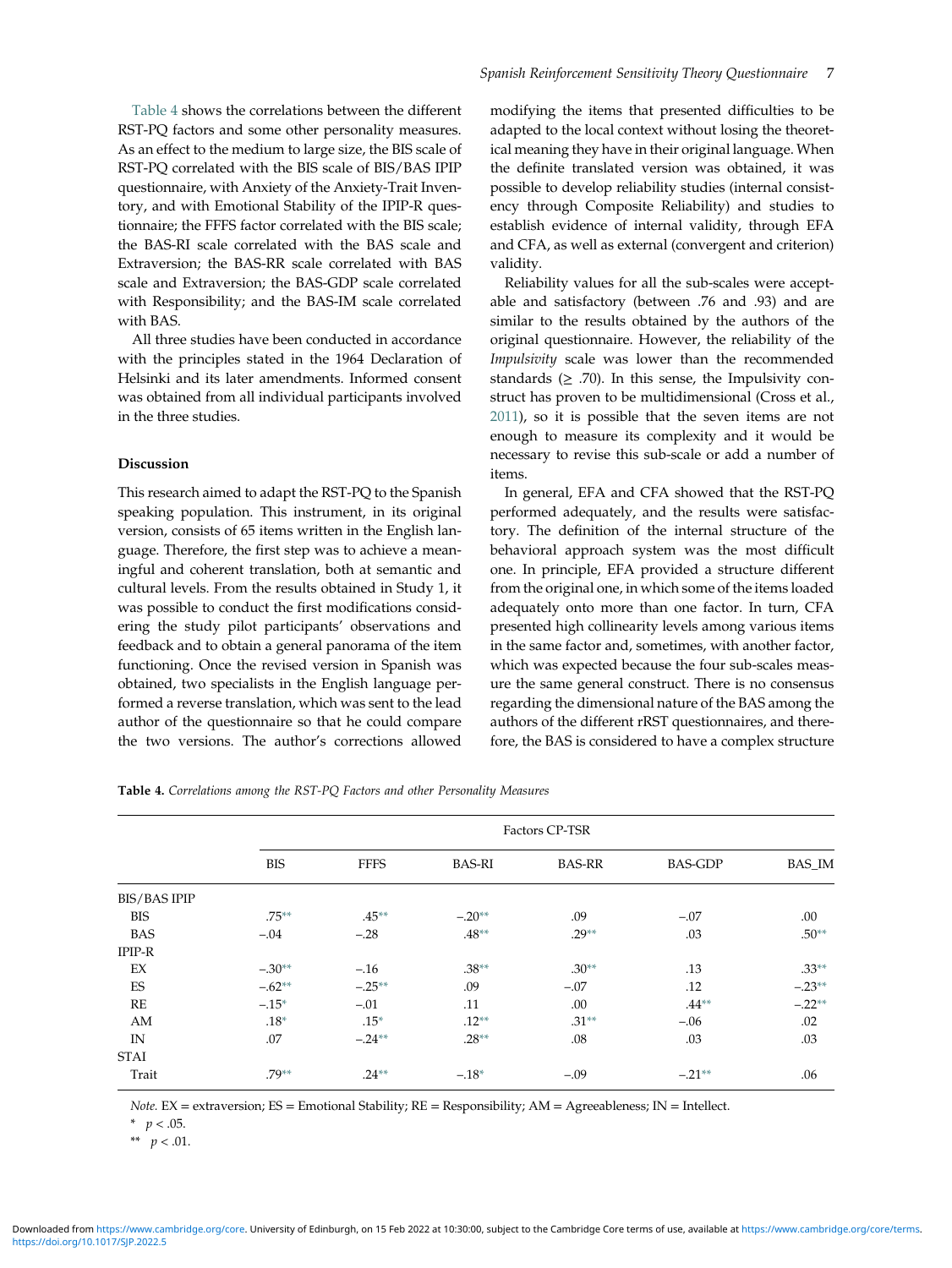(Corr, [2015\)](#page-8-7). However, it is worthwhile to clarify that both the theoretical conditions and the previously revised empirical results indicate that BAS must be multidimensional and with a clear distinction between Sensitivity to Reward (Reward Interest and Reward Reactivity) and Impulsivity (Corr, [2015](#page-8-7)), which has been accomplished in the present adaptation. In fact, the items of the Goal-Drive Persistence factor were the ones presenting weights shared with other factor items that were clearly different among them. Two items of the Impulsivity factor and one item of the BIS factor presented drawbacks in both of the factor analyses conducted and did not have an adequate factor load. Thus we decided to eliminate them definitely from the scale increasing, in that way, the scale reliability and generating a more parsimonious structure.

Furthermore, when we assessed the correlations between the different RST-PQ factors, we found similar results to the ones obtained by the authors of the original questionnaire; they were consistent with the theory and other validated instruments (Corr, [2015](#page-8-7); Corr & Cooper, [2016](#page-8-8)). In this sense, an evident positive correlation could be observed among all the BAS dimensions and, at the same time, there was a clear differentiation between the BIS and FFFS scales.

Regarding the predictive validity studies about recreational our findings indicated that Drug Use was positively correlated with Impulsivity and negatively with FFFS and Goal-Drive Persistence. These results are consistent with previous studies suggesting that the problematic substance use, mainly alcohol, correlates positively with Impulsivity and Sensation Seeking (George et al., [2010;](#page-8-18) McAdams & Donnellan, [2009](#page-9-14); Pilatti et al., [2014](#page-9-15); Smith & Anderson, [2001\)](#page-9-9), and negatively with the traits related with responsibility, such as Goal-Drive Persistence (Bogg & Roberts, [2004;](#page-8-19) McAdams & Donnellan, [2009;](#page-9-14) Pilatti et al., [2014](#page-9-15); Walton & Roberts, [2004](#page-10-1)), and with FFFS (Ivory & Kambouropoulos, [2012](#page-8-20)).

Irresponsibility correlated positively with BIS, which is consistent with other studies. if we consider the high positive correlation between BIS and Neuroticism (which is the same as having a high negative correlation with Emotional Instability), it is possible to assume that Irresponsibility is related to high levels of Avoidance(Corr et al., [2013](#page-8-21); Mount et al., [2005](#page-9-16)).

When considering Communication, we found strong positive correlations with Reward Interest, and the same was found for Friendship. These results are consistent with those from other investigations highlighting that BAS is inversely related to anxiety in social interaction; because of this, people with high BAS activation have a certain preference for social activities and the interaction with others (Kashdan & Roberts, [2006](#page-9-6); Kimbrel et al., [2008](#page-9-17); Kimbrel et al., [2010](#page-9-18)). Moreover, Creativity was positively associated with Reward Interest and

negatively with FFFS, which was consistent with previous research (Walker & Jackson, [2014\)](#page-9-19). In relation to Erudition, which was weakly correlated with Reward Interest and Goal-Drive Persistence we could not find prior studies to contrast the results obtained in the present investigation; because of this, they might become a great precedent for future research.

On the other hand, the convergent validity study replicated the correlations with other personality measures from prior research (Smillie et al., [2012](#page-9-20)); moreover, our results were similar to the ones of the original questionnaire. In this sense, the most important correlations were the positive ones between BIS and the BIS scale of BIS/BAS IPIP and the STAI-R, and the negative ones between BIS and Emotional Stability; and the positive ones between FFFS and BIS from BIS/BAS IPIP, between Goal-Drive Persistence and Responsibility, and between Impulsivity and BAS from BIS/BAS IPIP; Reward Reactivity was the factor that presented the weakest correlations.

In general, the obtained results suggest that RST-PQ has adequate psychometric properties, although some limitations of the present work must be considered. Firstly, the participants' socio-demographic variables were not considered in the studies, except for the maximum attained education level. Another constraint is that the adult samples were relatively small, especially the sample of men, which might explain why there were not significant correlations with some of the variables. Furthermore, in the present investigation, we did not consider clinical samples; it would be interesting to assess how the instrument works in that type of population. Moreover, the participants of this study were from Argentina, and although the literary Spanish language is governed by academic prescriptive rules and is recognized by the majority of Spanish speakers, there is considerable diversity at the morphological and syntactic levels (Garatea Grau, [2006](#page-8-22)). Therefore, although efforts were made to use idiomatic expressions that can be generalized for the entire Spanish speaker population, in the future it would be appropriate to replicate these studies in different populations (Spain, Mexico, etc.) and to record those possible differences of in interpreting items. Finally, it is important to highlight that, although the presented model exhibits adequate fit values, three items were removed from the original version (one BIS-item and two BAS-items). Therefore the resulting questionnaire differs slightly from the original scale.

The results of the present study indicate that the RST-PQ is a valid instrument to assess personality and offers a non-invasive measure technique of the activation of the three neuropsychological systems proposed by Gray. The results suggest that the RST-PQ scales have adequate psychometric qualities and that the questionnaire can be used with relative reliability as an auxiliary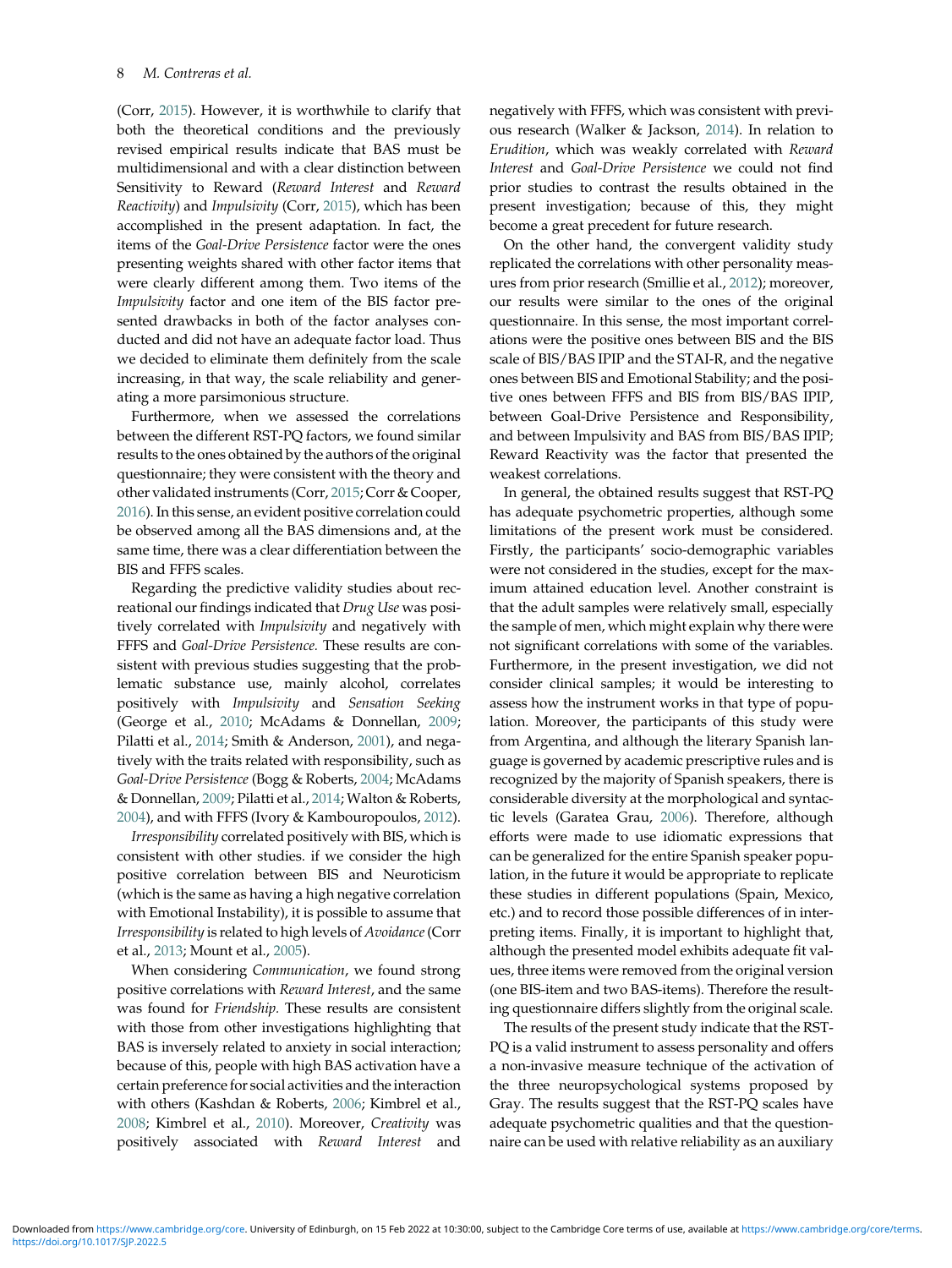<span id="page-8-4"></span>tool in research and to work in different areas, such as clinical and work-related environments.

<span id="page-8-17"></span><span id="page-8-16"></span>Having a Spanish language version of the RST-PQ is important, not only to advanced RST research but also to demonstrate that this theoretical approach contributes to the prediction and explanation of different behaviors whether they are healthy, as it was observed in the predictive validity study, or pathological ones, such as substance use, clinical disorders (Zinbarg & Lira Yoon, [2008](#page-10-0)), and psychopathology (Wallace  $\&$ Newman, [2008\)](#page-9-21).

#### <span id="page-8-9"></span>Supplementary Materials

<span id="page-8-15"></span>To view supplementary material for this article, please visit <http://doi.org/10.1017/SJP.2022.5>.

#### <span id="page-8-11"></span><span id="page-8-3"></span>References

- Adrián-Ventura, J., Costumero, J., Parcet, M. A., & Ávila, C. (2019). Linking personality and brain anatomy: A structural MRI approach to reinforcement sensitivity theory. Social Cognitive and Affective Neuroscience, 14(3), 329–338. [https://](https://doi.org/10.1093/scan/nsz011) [doi.org/10.1093/scan/nsz011](https://doi.org/10.1093/scan/nsz011)
- <span id="page-8-22"></span><span id="page-8-19"></span>Bogg, T., & Roberts, B. W. (2004). Conscientiousness and health behaviors: A meta-analysis of the leading behavioral contributors to mortality. Psychological Bulletin, 130, 887–919. <https://doi.org/10.1037/0033-2909.130.6.887>
- <span id="page-8-18"></span><span id="page-8-5"></span>Carver, C. S., & White, T. L. (1994). Behavioral inhibition, behavioral activation, and affective responses to impending reward and punishment: The BIS/BAS Scales. Journal of Personality and Social Psychology, 67, 319–333. [https://](https://doi.org/10.1037/0022-3514.67.2.319) [doi.org/10.1037/0022-3514.67.2.319](https://doi.org/10.1037/0022-3514.67.2.319)
- <span id="page-8-13"></span><span id="page-8-10"></span><span id="page-8-0"></span>Contreras, M. L., & Cupani, M. (2015, August 26–28). Estudios preliminares de adaptación de la Escala de Actividades Recreativas de Goldberg [Preliminary adaptation studies of the Goldberg Interest-Related Activities Scale] [Poster presentation]. XV Reunión Nacional y IV Encuentro Internacional de la Asociación Argentina de Ciencias del Comportamiento. Tucumán, Argentina.
- <span id="page-8-12"></span><span id="page-8-2"></span><span id="page-8-1"></span>Corr, P. J. (2009). The Reinforcement Sensitivity Theory of Personality. In P. J. Corr & G. Matthews (Eds.), The Cambridge handbook of personality psychology (pp. 347–376). Cambridge University Press.
- <span id="page-8-14"></span><span id="page-8-7"></span>Corr, P. J. (2015). Reinforcement Sensitivity Theory of Personality Questionnaires: Structural survey with recommendations. Personality and Individual Differences, 89, 60–64. <https://doi.org/10.1016/j.paid.2015.09.045>
- <span id="page-8-20"></span><span id="page-8-8"></span>Corr, P. J., & Cooper, A. J. (2016). The Reinforcement Sensitivity Theory Personality Questionnaire (RST-PQ): Development and validation. Psychological Assessment, 28, 1427–1440. <https://doi.org/10.1037/pas0000273>
- <span id="page-8-21"></span><span id="page-8-6"></span>Corr, P. J., DeYoung, C. G., & McNaughton, N. (2013). Motivation and personality: A neuropsychological perspective. Social and Personality Psychology Compass, 7, 158–175. <https://doi.org/10.1111/spc3.12016>
- Corr, P. J., & Krupic, D. (2017). Motivating personality: Approach, avoidance, and their conflict. In A. J. Elliot (Ed.), Advances in motivation science (Vol. 4, pp. 39–90). Elsevier. <https://doi.org/10.1016/bs.adms.2017.02.003>
- Cross, C. P., Copping, L. T., & Campbell, A. (2011). Sex differences in impulsivity: A meta-analysis. Psychological Bulletin, 137(1), 97–130. <https://doi.org/10.1037/a0021591>
- Cupani, M., & Lorenzo-Seva, U. (2016). The development of an alternative IPIP inventory measuring the Big-Five factor markers in an Argentine sample. Personality and Individual Differences, 91, 40–46. [https://doi.org/10.1016/](https://doi.org/10.1016/j.paid.2015.11.051) [j.paid.2015.11.051](https://doi.org/10.1016/j.paid.2015.11.051)
- Eriksson, L. J. K., Jansson, B., & Sundin, O. (2018). Psychometric properties of a Swedish version of the Reinforcement Sensitivity Theory of Personality Questionnaire. Nordic Psychology, 71(2), 134–145. <https://doi.org/10.1080/19012276.2018.1516563>
- Flora, D. B., & Curran, P. J. (2004). An empirical evaluation of alternative methods of estimation for confirmatory factor analysis with ordinal data. Psychological Methods, 9, 466–491. <https://doi.org/10.1037/1082-989X.9.4.466>
- Goldberg, L. R. (1999). A broad-bandwidth, public-domain, personality inventory measuring the lower-level facets of several Five-Factor models. In I. Mervielde, I. Deary, F. De Fruyt, & F. Ostendorf (Eds.), Personality Psychology in Europe (Vol. 7, pp. 7–28). Tilburg University Press.
- Garatea Grau, C. (2006). Pluralidad de normas en el español de América [Plurality of norms in American Spanish]. Revista Internacional de Lingüística Iberoamericana, 4(7) 141–158.
- George, S. M., Connor, J. P., Gullo, M. J., & Young, R. M. D. (2010). A prospective study of personality features predictive of early adolescent alcohol misuse. Personality and Individual Differences, 49(3), 204–209. [https://doi.org/10.1016/](https://doi.org/10.1016/j.paid.2010.03.036) [j.paid.2010.03.036](https://doi.org/10.1016/j.paid.2010.03.036)
- George, D., & Mallery, M. (2011). SPSS for Windows step by step: A simple guide and reference 18.0 Update (11<sup>th</sup> Ed.). Allyn & Bacon.
- Gray, J. A. (1982). The neuropsychology of anxiety: An enquiry into the functions of the septo-hippocampal system. Oxford University Press.
- Gray J. A., & McNaughton, N. (2000). The neuropsychology of anxiety: An enquiry into the functions of the septo-hippocampal system. Oxford University Press.
- Grucza, R. A., & Goldberg, L. R. (2007). The comparative validity of 11 modern personality inventories: Predictions of behavioral acts, informant reports, and clinical indicators. Journal of Personality Assessment, 89, 167–187. [https://](https://doi.org/10.1080/00223890701468568) [doi.org/10.1080/00223890701468568](https://doi.org/10.1080/00223890701468568)
- Horn, J. L. (1965). A rationale and test for the number of factors in a factor analysis. Psychometrika, 30, 179–185. [https://](https://doi.org/10.1007/BF02289447) [doi.org/10.1007/BF02289447](https://doi.org/10.1007/BF02289447)
- Ivory, N. J., & Kambouropoulos, N. (2012). Coping mediates the relationship between revised reinforcement sensitivity and alcohol use. Personality and Individual Differences, 52, 822–827. <https://doi.org/10.1016/j.paid.2012.01.013>
- Jackson, C. J. (2009). Jackson–5 scales of revised reinforcement sensitivity theory (r-RST) and their application to dysfunctional real world outcomes. Journal of Research in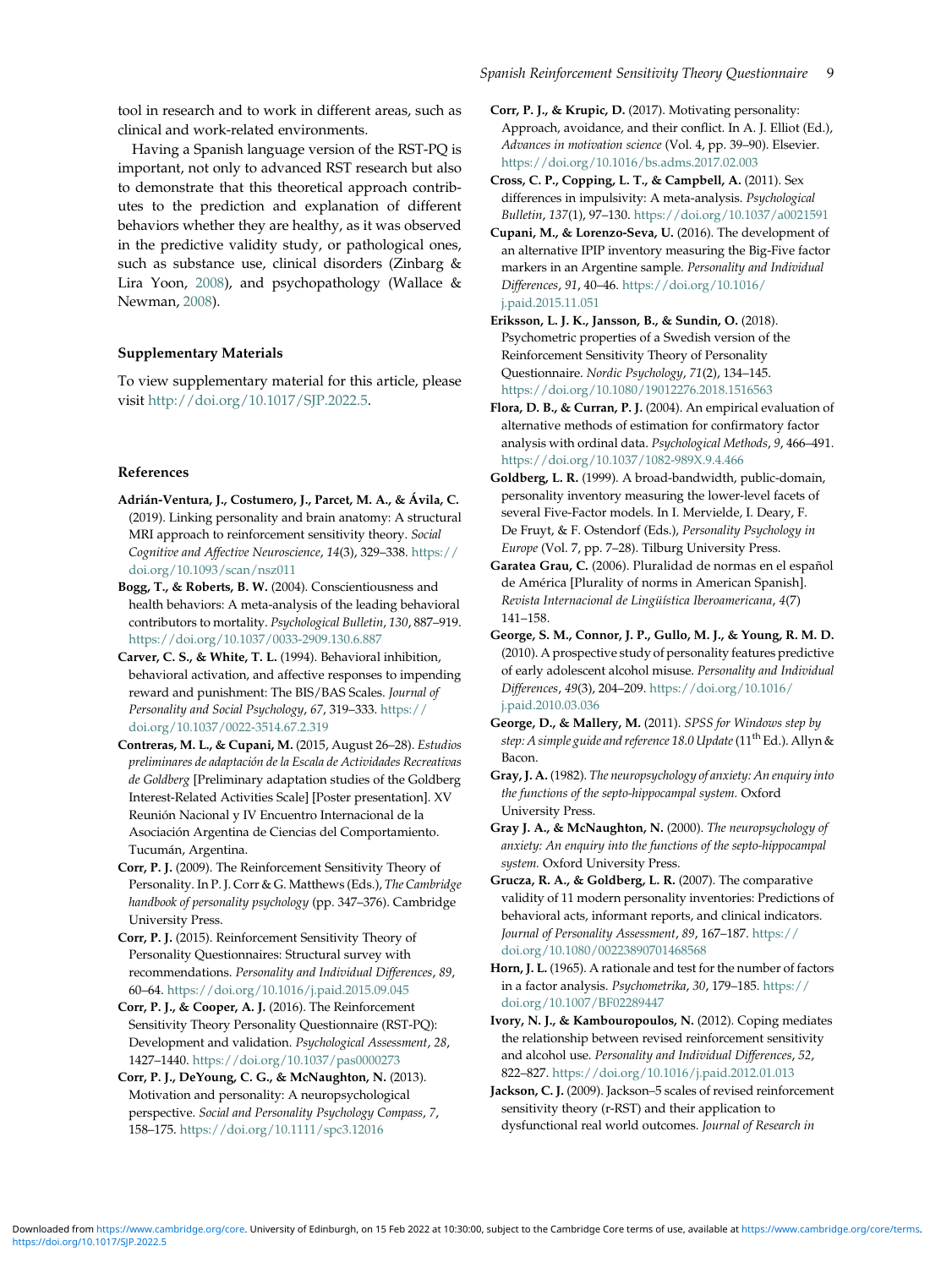Personality, 43, 556–569. [https://doi.org/10.1016/](https://doi.org/10.1016/j.jrp.2009.02.007) [j.jrp.2009.02.007](https://doi.org/10.1016/j.jrp.2009.02.007)

- <span id="page-9-6"></span>Kashdan, T. B., & Roberts, J. E. (2006). Affective outcomes in superficial and intimate interactions: Roles of social anxiety and curiosity. Journal of Research in Personality, 40, 140–167. <https://doi.org/10.1016/j.jrp.2004.10.005>
- <span id="page-9-17"></span><span id="page-9-2"></span>Kimbrel, N. A., Cobb, A. R., Mitchell, J. T., Hundt, N. E., & Nelson-Gray, R. O. (2008). Sensitivity to punishment and low maternal care account for the link between bulimic and social anxiety symptomology. Eating Behaviors, 9, 210–217. <https://doi.org/10.1016/j.eatbeh.2007.09.005>
- <span id="page-9-18"></span><span id="page-9-8"></span>Kimbrel, N. A., Mitchell, J. T., & Nelson-Gray, R. O. (2010). An examination of the relationship between behavioral approach system (BAS) sensitivity and social interaction anxiety. Journal of Anxiety Disorders, 24, 372–378. [https://](https://doi.org/10.1016/j.janxdis.2010.02.002) [doi.org/10.1016/j.janxdis.2010.02.002](https://doi.org/10.1016/j.janxdis.2010.02.002)
- <span id="page-9-3"></span><span id="page-9-1"></span>Krupić, D., Corr, P. J., Ručević, S., Križanić, V., & Gračanin, A. (2016). Five reinforcement sensitivity theory (RST) of personality questionnaires: Comparison, validity and generalization. Personality and Individual Differences, 97, 19–24. <https://doi.org/10.1016/j.paid.2016.03.012>
- <span id="page-9-20"></span><span id="page-9-12"></span>Leibovich de Figueroa, N. (1991). Ansiedad: Algunas concepciones teóricas y su evaluación [Anxiety: Some theoretical conceptions and their evaluation]. In M. M. Casullo, N. B. Leibovich de Figueroa, & M. Aszkenazi (Eds.), Teoría y técnicas de evaluación psicológica [Theory and techniques of psychological assessment]. Psicoteca Editorial.
- <span id="page-9-9"></span>Lorenzo-Seva, U., & Ferrando, P. J. (2006). FACTOR: A computer program to fit the exploratory factor analysis model. Behavioral Research Methods, 38(1), 88–91. <https://doi.org/10.3758/BF03192753>
- <span id="page-9-11"></span><span id="page-9-5"></span><span id="page-9-0"></span>Martinez,M. V., Zalazar-Jaime, M. F., Pilatti, A., & Cupani, M. (2012). Adaptación del Cuestionario de Personalidad BIS BAS IPIP a una muestra de estudiantes argentinos y su relación con patrones de consumo de alcohol [Adaptation of the IPIP-BIS/BAS-Personality Questionnaire to an Argentinean sample of college students and analysis of its relationship to alcohol consumption patterns]. Avances en Psicología Latinoamericana, 30(2) 304–316.
- <span id="page-9-14"></span><span id="page-9-7"></span>McAdams, K. K., & Donnellan, M. B. (2009). Facets of personality and drinking in first-year college students. Personality and Individual Differences, 46, 207–212. <https://doi.org/10.1016/j.paid.2008.09.028>
- <span id="page-9-16"></span><span id="page-9-13"></span>Mount, M. K., Barrick, M. R., Scullen, S. M., & Rounds, J. https://doi.org/10.1016/j.paid.2008.09.028<br> **[ount, M. K., Barrick, M. R., Scullen, S. M., & Rounds, J.**<br>(2005). Higher-order dimensions of the big five personality traits and the big six vocational interest types. Personnel Psychology, 58(2), 447–478. [https://doi.org/10.1111/j.1744-](https://doi.org/10.1111/j.1744-6570.2005.00468.x) [6570.2005.00468.x](https://doi.org/10.1111/j.1744-6570.2005.00468.x)
- <span id="page-9-21"></span><span id="page-9-10"></span>Muthén, L. K., & Muthén, B. O. (1998–2010). Mplus user's guide  $(6^{th}$  Ed.). Muthén & Muthén.
- <span id="page-9-15"></span>Pilatti, A., Urrizaga, A., Chincolla, A., & Cupani, M. (2014). Facetas de personalidad relacionadas con el consumo elevado de alcohol en estudiantes universitarios [Personality facets related to high alcohol consumption in university students]. Perspectivas en Psicología, 11, 42–52.
- <span id="page-9-19"></span><span id="page-9-4"></span>Pugnaghi, G., Cooper, A., Ettinger, U., & Corr, P. J. (2018). The psychometric properties of the German Language Reinforcement Sensitivity Theory-Personality Questionnaire

(RST-PQ). Journal of Individual Differences, 39, 182–190. <https://doi.org/10.1027/1614-0001/a000262>

- Pulido Rull, M. A., Rivera Fong, L., Fondón Mora, A., & Vázquez Pérez, P. (2016). Propiedades psicométricas de la escala BIS/BAS en una muestra de estudiantes universitarios Mexicanos [Psychometric properties of the BIS/BAS Scale in a Mexican universitystudent sample]. Enseñanza e Investigación en Psicología, 21(3), 300–310.
- Reuter, M., Cooper, A. J., Smillie, L. D., Markett, S., & Montag, C. (2015). A new measure for the revised reinforcement sensitivity theory: Psychometric criteria and genetic validation. Frontiers in Systems Neuroscience, 9, Article 38. <https://doi.org/10.3389/fnsys.2015.00038>
- Shrive, F. M., Stuart, H., Quan, H., & Ghali, W. A. (2006). Dealing with missing data in a multi-question depression scale: A comparison of imputation methods. BMC Medical Research Methodology, 6, Article 57. [https://doi.org/10.1186/](https://doi.org/10.1186/1471-2288-6-57) [1471-2288-6-57](https://doi.org/10.1186/1471-2288-6-57)
- Smederevac, S., Mitrović, D., Čolović, P., & Nikolašević, Z. (2014). Validation of the measure of revised reinforcement sensitivity theory constructs. Journal of Individual Differences, 35, 12–21. [https://doi.org/10.1027/1614-](https://doi.org/10.1027/1614-0001/a000121) [0001/a000121](https://doi.org/10.1027/1614-0001/a000121)
- Smillie, L. D., Cooper, A. J., Wilt, J., & Revelle, W. (2012). Do extraverts get more bang for the buck? Refining the affectivereactivity hypothesis of extraversion. Journal of Personality and Social Psychology, 103, 306–326. [https://doi.org/](https://doi.org/10.1037/a0028372) [10.1037/a0028372](https://doi.org/10.1037/a0028372)
- Smith, G. T., & Anderson, K. G. (2001). Personality and learning factors to create risk for adolescent problem drinking. In P. M. Monti, S. M. Colby, & T. A. O´Leary (Eds.), Adolescents, alcohol, and substance abuse (pp. 109–141). Guilford.
- Spielberger, C. D., Gorsuch, R. L., & Lushene, R. E. (1970). Manual for the State-Trait Anxiety Inventory (Self-Evaluation Questionnaire). Consulting Psychologists Press.
- Torrubia, R., Ávila, C., Moltó, J., & Caseras, X. (2001). The sensitivity to punishment and sensitivity reward questionnaire (SPSRQ) as a measure of Gray's anxiety and impulsivity dimensions. Personality and Individual Differences, 31, 837–862. [https://doi.org/10.1016/S0191-8869\(00\)00183-5](https://doi.org/10.1016/S0191-8869(00)00183-5)
- Tabachnick, B. G., & Fidell, L. S. (2011). Using multivariate statistics (6<sup>th</sup> Ed.). Pearson.
- Vaiman, M., & Pereno, G. L. (2014, December 3-5). Estudios preliminares de la Validación del Inventario de Ansiedad Estado-Rasgo (STAI) en adultos mayores de la ciudad de Córdoba [Preliminary studies of the Validation of the State-Trait Anxiety Inventory (STAI) in older adults in the city of Córdoba] [Poster presentation]. IV Congreso Marplatense de Psicología. Mar del Plata, Argentina.
- Wallace, J. F., & Newman, J. P. (2008). RST and psychopathy: Associations between psychopathy and the behavioral activation and inhibition systems. In P. J. Corr (Ed.), The Reinforcement Sensitivity Theory of Personality. Cambridge University Press.
- Walker, B. R., & Jackson, C. J. (2014). How the five factor model and revised reinforcement sensitivity theory predict divergent thinking. Personality and Individual Differences, 57, 54–58. <https://doi.org/10.1016/j.paid.2013.09.011>